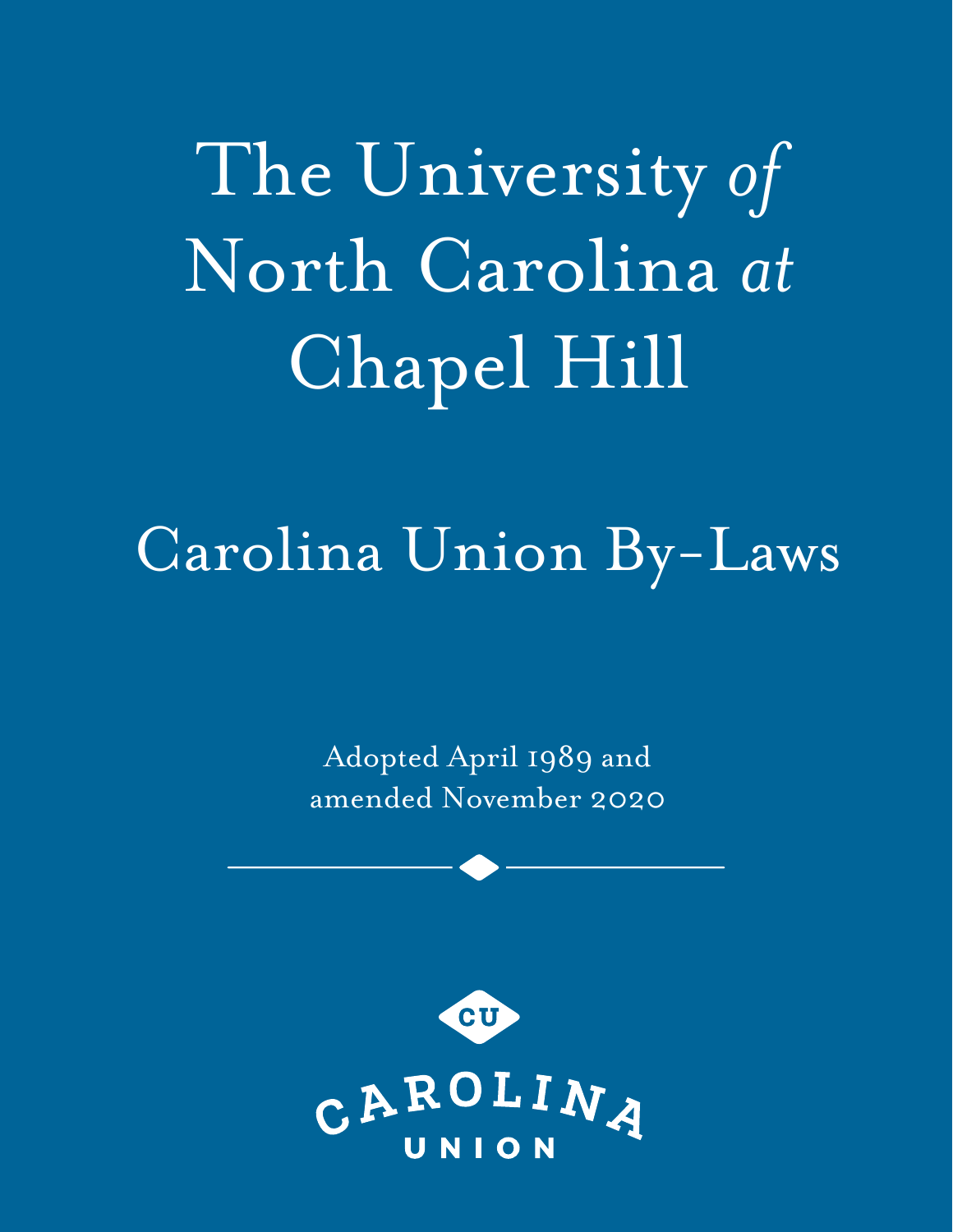# **Table of Contents**

| 1.                                                  |  |
|-----------------------------------------------------|--|
| $\overline{2}$ .                                    |  |
| 3.                                                  |  |
| $\overline{4}$ .                                    |  |
|                                                     |  |
|                                                     |  |
|                                                     |  |
|                                                     |  |
| 4.5.2 Long Range Planning Committee 4               |  |
|                                                     |  |
|                                                     |  |
|                                                     |  |
|                                                     |  |
|                                                     |  |
| 5.                                                  |  |
|                                                     |  |
|                                                     |  |
|                                                     |  |
| 6.                                                  |  |
|                                                     |  |
|                                                     |  |
|                                                     |  |
|                                                     |  |
|                                                     |  |
| Carolina Union Activities Board (CUAB)  8<br>7.     |  |
|                                                     |  |
|                                                     |  |
| 8.                                                  |  |
| 8.1. Approval of Permanent Art Collection Pieces. 9 |  |
|                                                     |  |
|                                                     |  |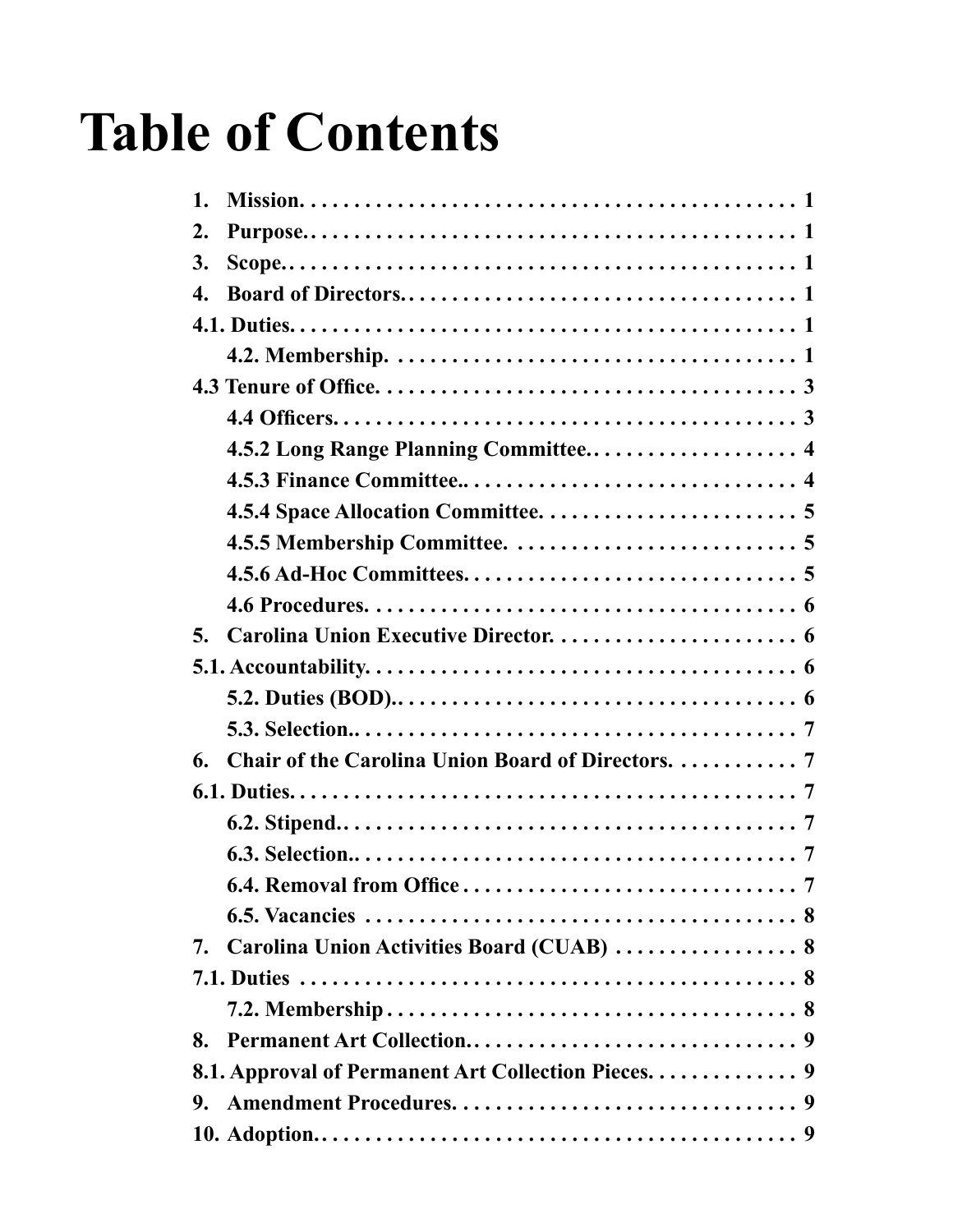# <span id="page-2-0"></span>**1. Mission.**

The Carolina Union creates safe, inclusive, and educational experiences that enable students to maximize their time at Carolina.

# **2. Purpose.**

The Carolina Union (hereinafter "the Union") is an organization of students, professional staff, and part-time student staff at the University of North Carolina at Chapel Hill (hereinafter "the University") who provide cocurricular programs, services, and facilities to all members of the campus community. The many co-curricular programs, services, and facilities supported by the Union are developed and operated with a focus to serve the students whose fees fund our organization. Therefore, they are intended to impact the intellectual and experiential climate of the University and provide opportunities for campus members to engage in debate, conversation, interaction, and learning. The Carolina Union creates community through the work and leadership of students, volunteers, over 160 student employees, and full-time staff.

# **3. Scope.**

The rules contained in these By-Laws will govern the Union Board of Directors (hereinafter referred to as "the Board"), the Executive Director of the Union in their capacity as the Board's executive officer, the Board Chair, and all committees and sub-committees of the Union, provided they do not conflict with the regulations of the University. All actions taken by the Board shall be in congruence with the University's policy statement on nondiscrimination.

# **4. Board of Directors.**

# **4.1. Duties.**

The Board will have the following duties and responsibilities, subject to all University policies, including Facilities Use:

- 1. Selection of the Board Chair;
- 2. Participation in the selection of the Executive Director;
- 3. Review, evaluation, and approval of Union finances;
- 4. Long range planning for the Union, including consideration and recommendation of necessary fee increases to the appropriate parties;
- 5. Establishment of Union policies with regard to facilities use, programming, finances, and such other areas as the Board deems appropriate; and
- 6. Final arbitration of disputes arising over Union policy/membership.

# **4.2. Membership.**

Any member may designate in writing to the Chair of the Board prior to any meeting a substitute to act on their behalf.

# **4.2.1. Carolina Union Executive Director.**

The Executive Director will be a non-voting member of the Board.

# **4.2.2 Chair-Select.**

The Chair-Select shall serve a term of one year. The Chair-Select will be a non-voting member of the Board.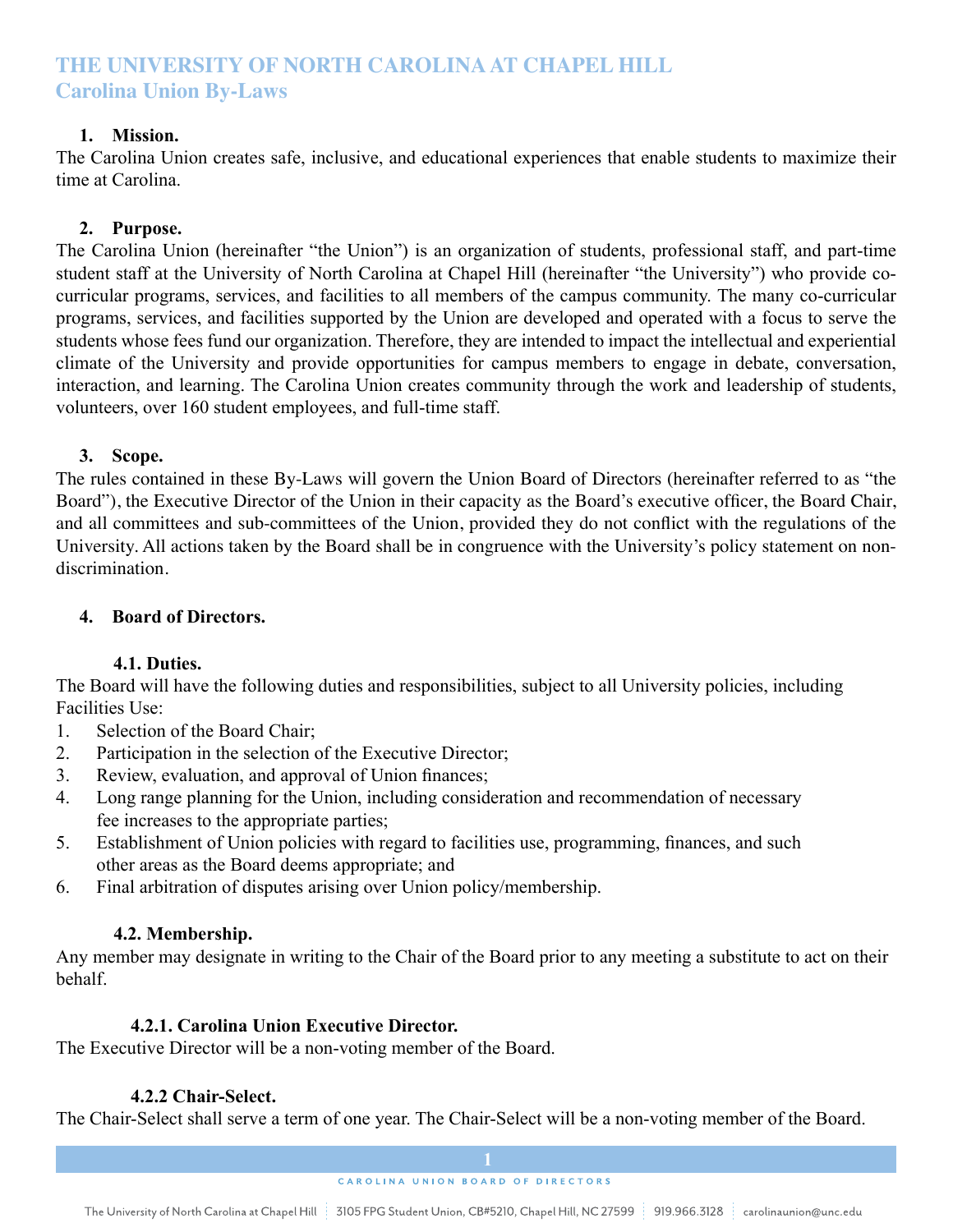#### **4.2.3 Designated Student Members.**

The following individuals will serve as designated members of the Board by virtue of their title and shall serve a term of one year. They may designate in writing to the Chair of the Board prior to any meeting a substitute to act on their behalf.

- 1. Chair of the Board (non-voting)
- 2. President of the Carolina Union Activities Board (hereinafter "CUAB"), who shall also serve as Vice Chair
- 3. President of the Undergraduate Student Government
- 4. President of the Graduate and Professional Student Federation
- 5. One (1) representative of the Graduate and Professional Student Federation
- 6. Speaker of Undergraduate Senate
- 7. President of the Residence Hall Association
- 8. President of the Carolina Athletic Association

#### **4.2.4 Chair Appointments.**

Two (2) students shall be appointed by the Chair of the Board, provided the appointer will appoint two representatives each year for a one year term. They must be registered full-time students not scheduled to graduate prior to the conclusion of their term. They may designate in writing to the Chair of the Board prior to any meeting a substitute to act on their behalf.

#### **4.2.5 Carolina Union Student Employee Appointment.**

**One (1)** Carolina Union Student Employee shall be selected by the Carolina Union Board of Directors Membership Committee from an application process open to any registered, full-time student who is employed by the Carolina Union not scheduled to graduate prior to the conclusion of the term they are to serve. Selection is made by the current year Board of Directors if there is more than one application submitted. If there is only one application submitted and the person is qualified, the Board Chair can appoint the Student Employee. The Appointed Carolina Union Student Employee will come prepared to every meeting to provide updates regarding student employment in the Carolina Union. Selection of this position should be made by the second meeting of the Board in the fall semester.

#### **4.2.6 Student Member-at-large Appointments.**

**Two (2)** students shall be selected by the Carolina Union Board of Directors Membership Committee from an application process open to any registered, full-time student not scheduled to graduate prior to the conclusion of the term they are to serve. Selection is made by the current year Board of Directors by the second meeting of the Board in the fall semester.

#### **4.2.7 Appointed Student Organization Representatives (one year).**

**Four (4)** student organizations (four designated each year during the month of August by the incoming board chair to serve one year terms), will appoint one representative each to be members of the board provided each appointer will appoint a representative for a one-year term and provided only registered, full-time students not scheduled to graduate prior to the conclusion of these terms will be appointed. The Carolina Union Board of Directors seeks membership that will enable the Union to create an environment where all students respect each other regardless of age, color, creed, disability, gender, gender expression, gender identity, genetic information, national origin, race, religion, sex, sexual orientation or veteran status. The appointment of student organizations to the Board will be based on the following criteria: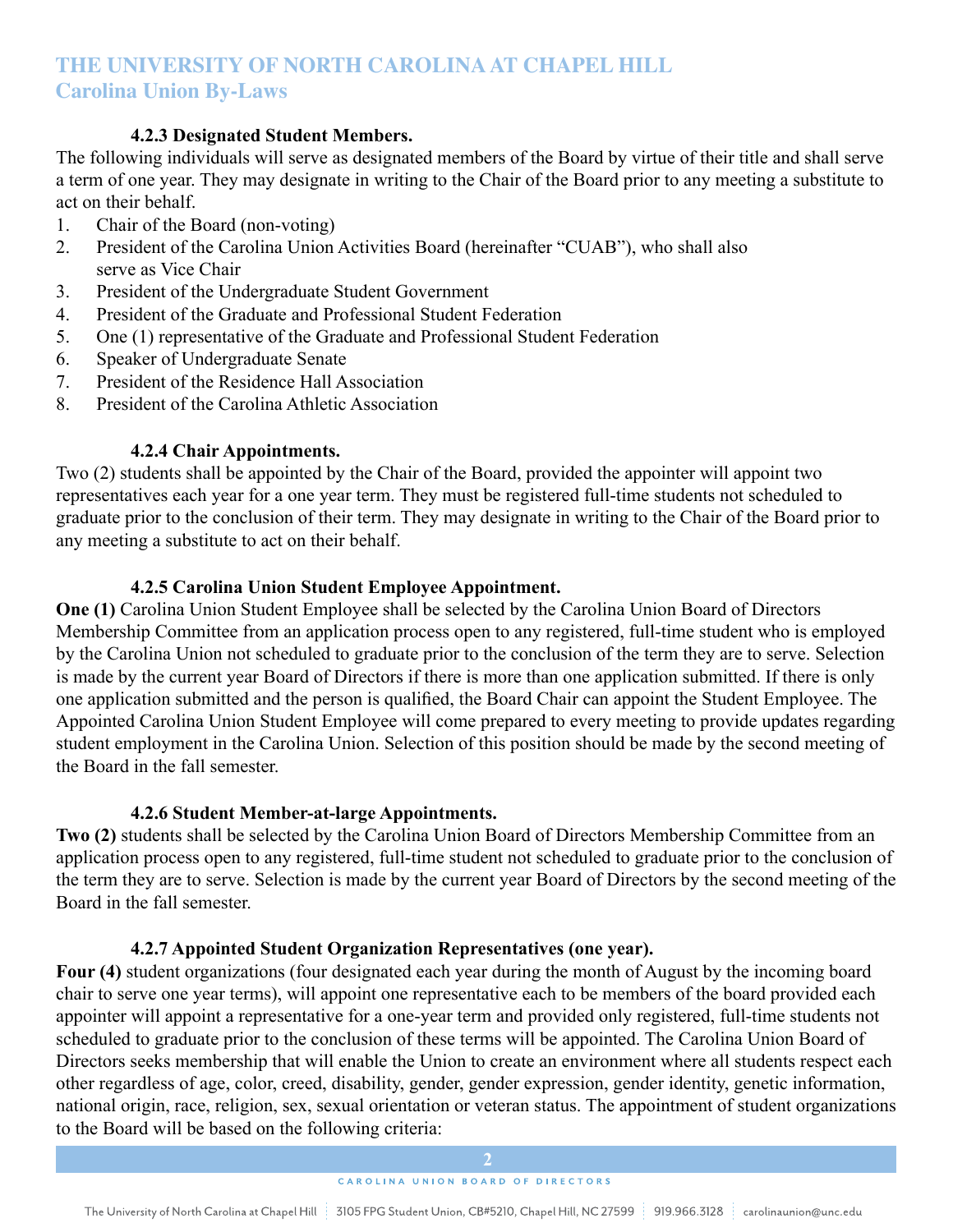- <span id="page-4-0"></span>• **Representation.** The Board should consider the number of students represented and the programming conducted by the organization.
- **Vitality.** The Board should consider the organizations past campus involvement and the amount of anticipated involvement.
- **Diversity.** The Board should consider the ability of an organization to speak on behalf of underrepresented voices in Union Programming and the campus community.

# **4.2.8 Faculty and Staff Members.**

**Two (2)** faculty and two (2) staff members (two appointed each year to serve one year terms) appointed by the Chancellor, or their designee, will be members of the Board, provided the Chancellor will appoint one of two nominees proposed by the student members of the Board for each open position, and provided faculty members may succeed themselves once, if re-nominated by the incumbent student members of the Board, without reappointment by the Chancellor.

# **4.2.9 The Union Tenants.**

**One (1)** representative from each of the following Departments shall serve on the board for as long as they are tenants within the physical Carolina Union space and facilities:

- A.P.P.L.E.S
- Carolina Dining Services
- Student Legal Services

# **4.3 Tenure of Office.**

# **4.3.2 General.**

Members of the Board will serve from the close of the annual meeting in April until the close of the annual meeting one or two years hence as applicable, unless their terms are interrupted by resignation or removal from office.

# **4.3.3 Removal.**

Student members of the Board will be removed on termination of registered, full- time status. Any faculty, designated member, and any appointed student organization representative may be removed by a three-fourths vote of the Board on a motion by any member in the event they have missed three or more meetings per year without sending an official proxy (designated to the Chair) on their behalf.

# **4.3.4 Vacancies.**

Vacancies arising due to resignation or removal from office will be filled without delay in accordance with the normal appointment procedure appropriate to the vacancy being filled, except those parts of the procedure concerning the time of appointment.

# **4.4 Officers.**

# **4.4.2 Chair.**

The Chair of the Board will have the principle duties of outreach to the greater University promoting and championing student life and the Union philosophy, presiding at Board of Directors meetings, appointing committees and leadership, and supporting and advising the Union leadership team.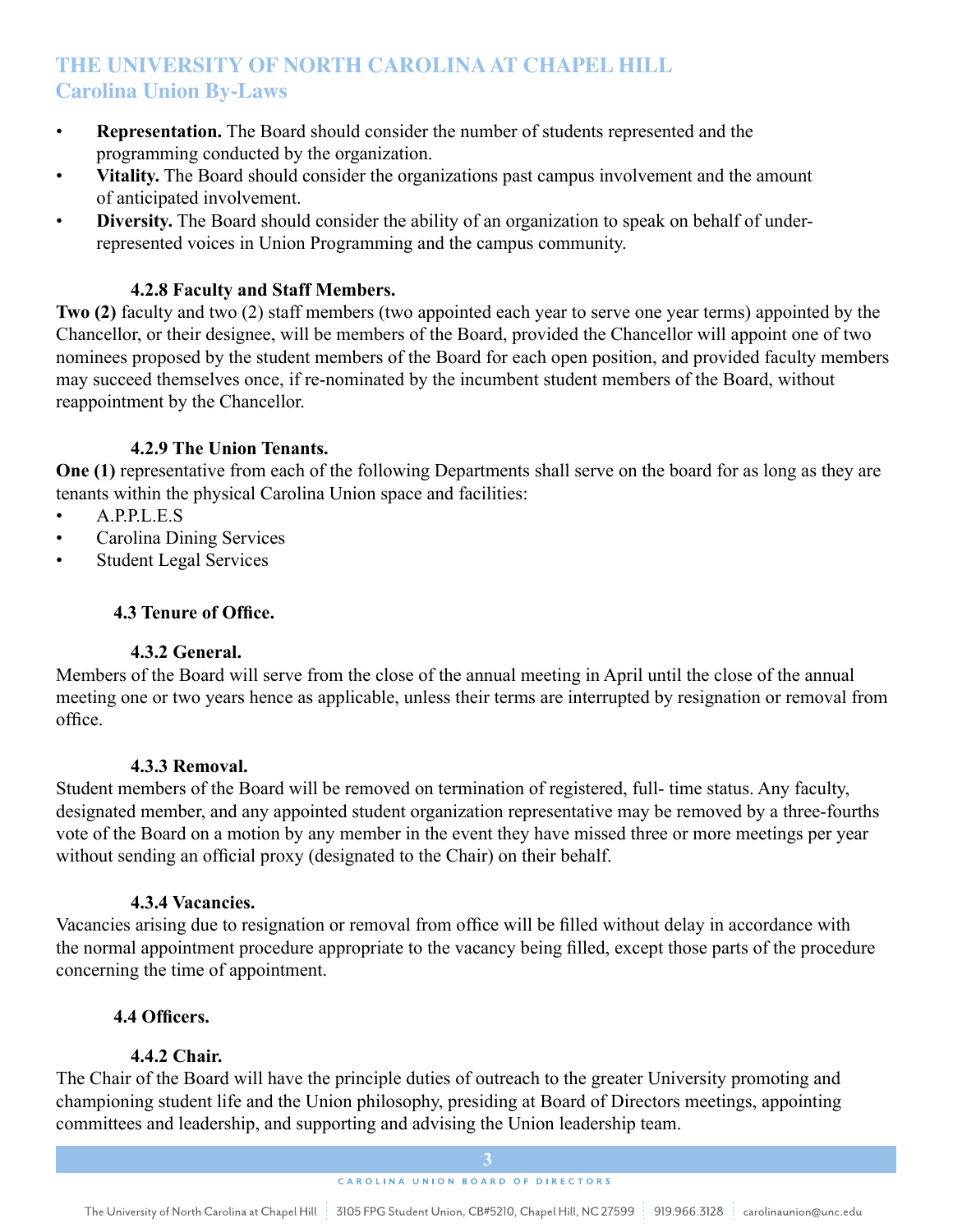# **4.4.3 Vice Chair.**

<span id="page-5-0"></span>The Vice Chair of the Board will have the principle duties of serving as the Carolina Union Activities Board President, attending all board meetings, assisting the Chair as needed, and presiding for the Chair at Board meetings when,

- 1. The Chair is absent,
- 2. The Chair wants to debate,
- 3. A personal motion about the Chair is made.

# **4.5 Standing Committees.**

Long Range Planning Committee and Finance Committee report to the full board on alternating weeks, following the schedule established by the Board Chair prior to the first fall semester Board meeting. The Long Range Planning Committee and Finance Committee report to the full board on alternating weeks, following the schedule established by the Board Chair prior to the first fall semester Board meeting.

# **4.5.2 Long Range Planning Committee.**

# **4.5.2.1 Duties.**

The Chair of the Committee, elected by the full Board at the first regular meeting of the year from the student membership of the Committee, will call meetings and prepare agendas for the Committee and ensure that the **Committee** 

- 1. Works with the Executive Director to anticipate change be it in the physical plant, philosophy, or services - and plans for it accordingly;
- 2. Looks at the Union in terms of a long range perspective and considers long-range planning; and
- 3. Advises the Board regularly as to its actions and opinions.

#### **4.5.2.2 Membership.**

The Committee will be composed of the Executive Director, the Board Chair, the Chair-Select, a full- time staff member from the Carolina Union Event Services, the CUAB Advisor, and the following four members elected to a one-year term by the Board at its first meeting: two faculty members and two student members.

#### **4.5.3 Finance Committee.**

## **4.5.3.1 Duties.**

The Chair of the Committee, elected by the full Board at the first regular meeting of the year from the student membership of the Committee, will call meetings and prepare agendas for the Committee and ensure that the Committee

- 1. Approves the Carolina Union and CUAB budgets each Spring semester and guarantees responsible management of all Union finances;
- 2. Forecasts potentially necessary changes in financial planning, including necessary fee increases, and recommends them to the Board and the Executive Director; and
- 3. Reports to the Board matters of concern including the approved budget and significant expenditures authorized by the Executive Director.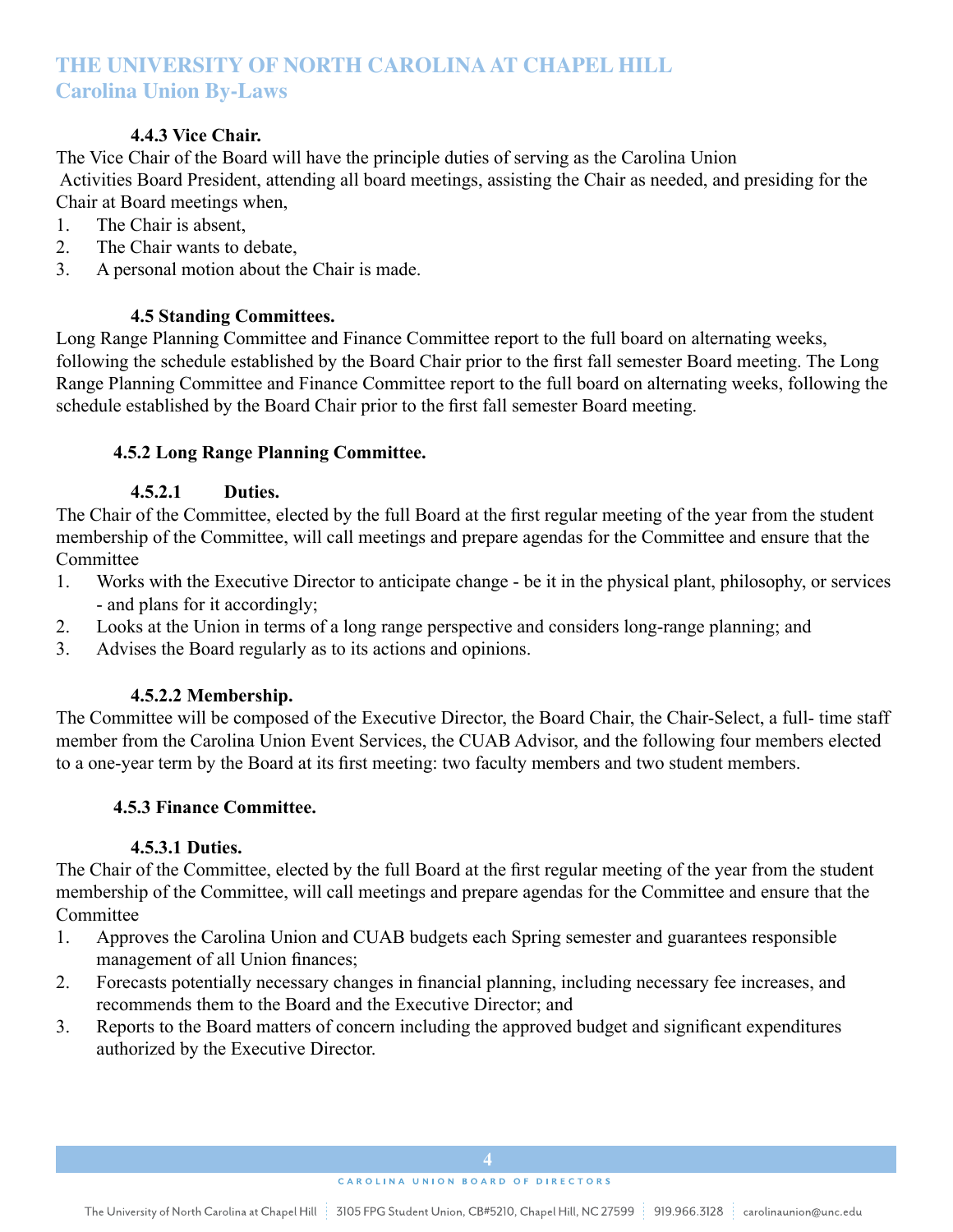# **4.5.3.2 Membership.**

<span id="page-6-0"></span>The Committee will be composed of the Executive Director or their designee, the Board Chair, the Director of Business Services for the Union, CUAB Finance Chair, Undergraduate Student Government President, GPSF President, a faculty member elected to a one-year term by the Board at its first meeting, and two student elected to one-year terms by the Board at its first meeting.

# **4.5.4 Space Allocation Committee.**

# **4.5.4.1 Duties.**

The Chair of the Committee, elected by the full Board at the first regular meeting of the year from the student membership of the Committee, will call meetings and prepare agendas for the Committee and ensure that the Committee

- 1. Coordinates with the Board Chair the annual allocation of student organizational workspace and storage space;
- 2. Reviews all appeals for student organization workspace and storage space and makes recommendations to the Board;
- 3. Annually reviews the designation of student organization workspace and storage space; and
- 4. Reviews the current use of student organization workspace and storage space.

# **4.5.4.2 Membership.**

The Committee will be composed of the Executive Director or their designee, the Board Chair, a faculty member elected to a one-year term by the Board at its first meeting, and two student members elected to oneyear terms by the Board at its first meeting.

# **4.5.5 Membership Committee.**

# **4.5.5.1 Duties.**

The Designated Student Members of the Board will serve as the Student Organization Membership Committee for their term, chaired by the outgoing Board Chair. The committee Chair will call meetings and prepare agendas for the Committee and ensure that the Committee:

- 1. Oversees an application process where all student organizations can seek to become members of the Board; and
- 2. Makes recommendations to the full Board for vote as to which student organizations should become members of the Board pursuant to the criteria delineated in the By-laws.

#### **4.5.5.2 Membership.**

The Committee will be composed of the Designated Student Members of the Board, outgoing Chair of the Board, and the Chair-select.

#### **4.5.6 Ad-Hoc Committees.**

# **4.5.6.1 Duties.**

Creation of any and all ad-hoc committees will be at the discretion of The Board. Duties will be laid out by the Chair of the Board and the ad-hoc committee in partnership with the Board members.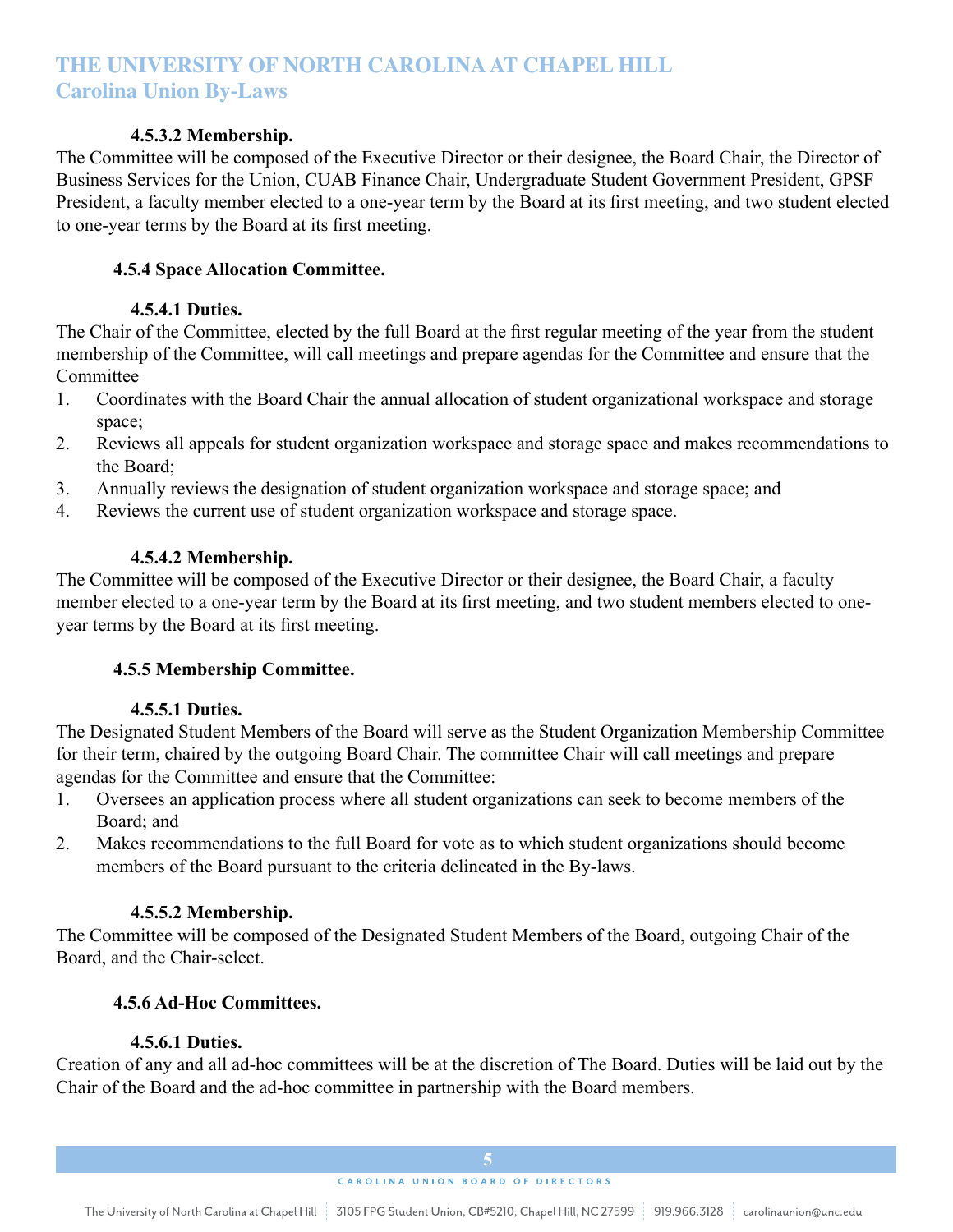#### **4.5.6.2 Membership.**

<span id="page-7-0"></span>These Committees will be composed of select student members of the Board, the Executive Director, and relevant Union Staff and Employees. For impartiality, these committees will be chaired by one (1) of the Student Members-At-Large or their designee(s).

## **4.6 Procedures.**

# **4.6.2 Quorum.**

Quorum at all meetings of the Board will consist of a majority of the voting members. Any act of a majority present at a meeting at which there is a quorum will be an act of the Board, except where otherwise provided in these By-Laws

# **4.6.3 Regular Meetings.**

Regular meetings will be held at least once per month during the months of August, September, October, November, December, January, February, March, and April based on the academic calendar. The Board may, at any meeting, cancel the meeting for the next month.

# **4.6.4 Special Meetings.**

Meetings may be called by the Chair or on written request of six (6) members of the Board. All members will be duly notified of the time and place of meetings.

# **4.6.5 Annual Meeting.**

The Annual Meeting will be the transition meeting of the Board and will be held the last regular meeting prior to final examinations in the spring semester. Outgoing members of the Board and Carolina Union Activities Board will be recognized.

# **5. Carolina Union Executive Director.**

# **5.1. Accountability.**

The Executive Director will report to the Vice Chancellor for Student Affairs and will also report to the Board as its Chief Executive Officer.

# **5.2. Duties (BOD).**

As Chief Executive Officer of the Board, the Executive Director, subject to all University policies, will:

- 1. Implement the policies of the Board and establish additional policies on such matters as the Board deems appropriate;
- 2. Provide support for CUAB and assistance for independent programming;
- 3. Submit to the Finance Committee for amendment and approval the Union's operating budget;
- 4. Promote the Union and its services;
- 5. Report expenditures to the Finance Committee on a regular basis; and
- 6. Submit any proposal for a non-recurring expenditure from the Frank Porter Graham Student Union Building Fund in excess of \$10,000 to the full board for approval.
- 7. As a member of the staff in Student Affairs, the Executive Director will manage Union facilities, personnel matters, and financial operations, and implement general University policies in Union affairs.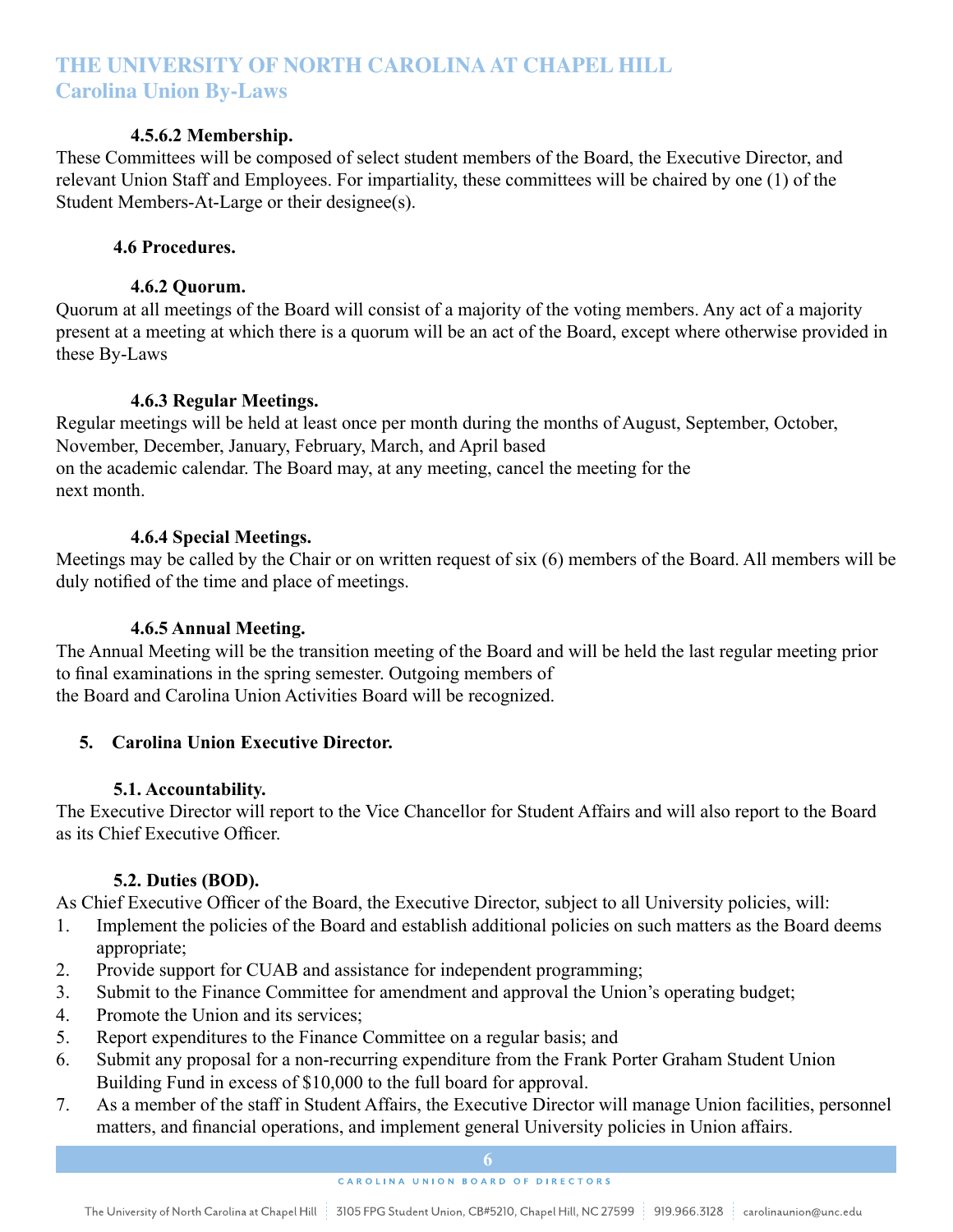### **5.3. Selection.**

<span id="page-8-0"></span>The Executive Director will be appointed by the Vice Chancellor for Student Affairs with the concurrence of the Chancellor. Three (3) candidates, in order of preference, will be nominated by a Search Committee appointed by the Vice Chancellor for Student Affairs in consultation with the Board Chair. One half of the Search Committee must be students and a majority of these students must be members of the Board. The Board Chair will be a member of the Search Committee.

#### **6. Chair of the Carolina Union Board of Directors.**

#### **6.1. Duties.**

The Chair will author the annual "Report from Union Board Chair to Chair-Select and members and their successors" prior to the Annual Meeting. This informal report will address pending business, issues, and concerns of the outgoing Chair, Board of Directors, and CUAB, highlighting the significant accomplishments of the year.The Chair will also perform the duties delegated to that office elsewhere in these By-Laws and by the Board.

#### **6.2. Stipend.**

The Chair will receive a \$2,000 stipend. This stipend will be distributed in 10 Monthly installments.

#### **6.3. Selection.**

#### **6.3.1. Eligibility.**

Any currently enrolled, Carolina Union Operating Fee paying student, in good academic and judicial standing with the University whose GPA is 2.5 for undergraduate students and a grading standard above probation for graduate and professional students.

#### **6.3.2. Screening.**

The Board will appoint a committee to screen applicants for Board Chair and to assist the Board in the selection process. The committee will include the incumbent Board Chair as well as other student and faculty representation. The committee will advise applicants whom it feels are not qualified that they cannot be recommended by the committee, but applicants so notified may appear before the Board if they so desire. The board will make its final decision during its designated interview day during the spring semester. The successful candidate will be confirmed before the April Board Meeting.

#### **6.3.3. Final Selection.**

All recommended applications should appear before the Board, which will vote, a simple majority being required for selection. The Board's selection will be designated Chair-Select until the close of the April Board Meeting.

#### **6.4. Removal from Office**

The Chair and Chair-Select may be removed from office by a three-fourths vote of the membership of the Board at any regular meeting, provided this intention is announced at least one week previously at a regular meeting of the Board.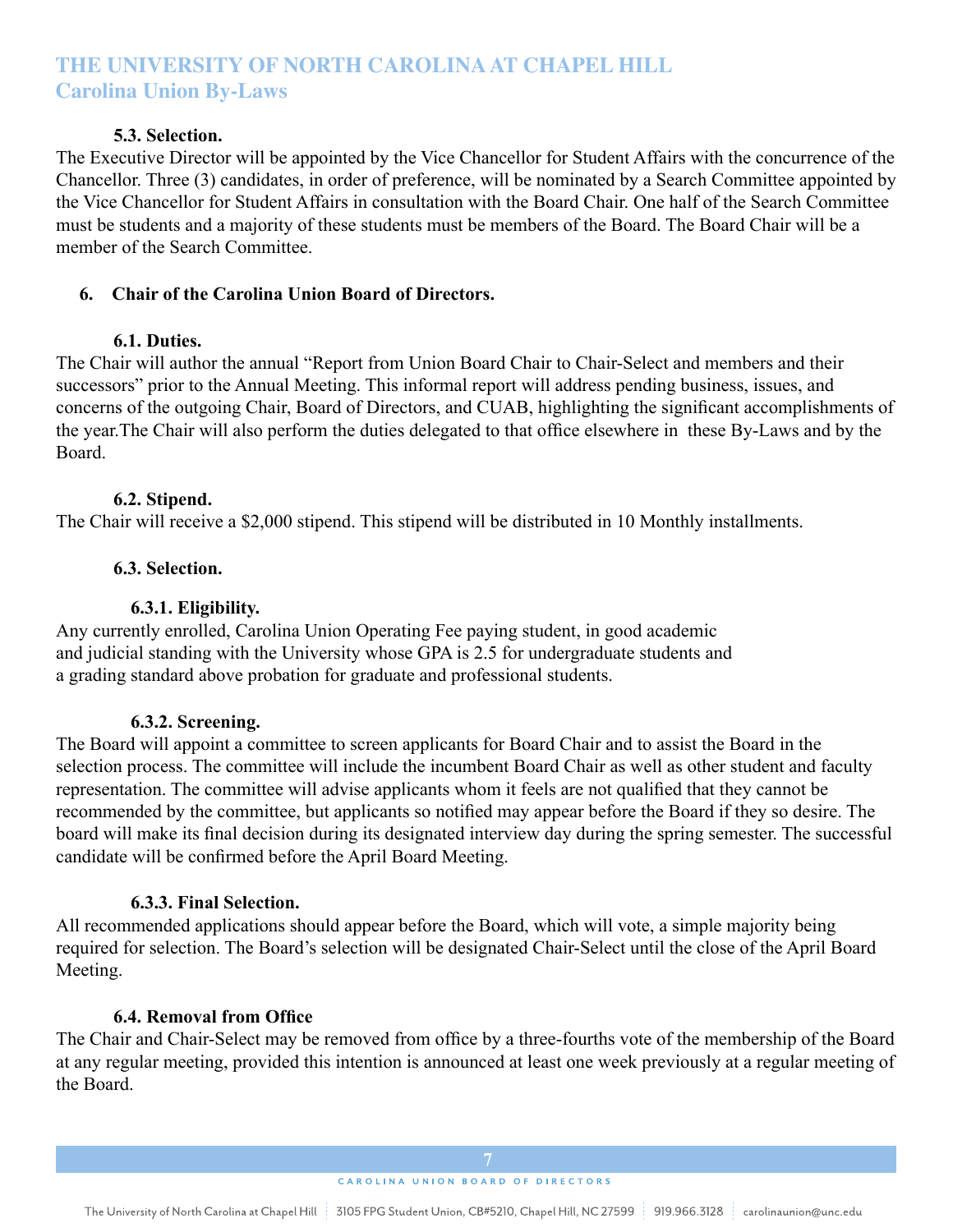#### **6.5. Vacancies**

<span id="page-9-0"></span>In the event of a vacancy in the office of Chair due to resignation or removal from office, the Vice Chair will serve as Acting Chair until a search can be conducted and the Chair replaced in accordance with the rules above except those regarding time of selection. In the event of a vacancy in the office of Chair-Select due to resignation or removal from office the Boardwill conduct a search to replace the Chair-Select in accordance with the rules above except those regarding time of selection.

#### **7. Carolina Union Activities Board (CUAB)**

#### **7.1. Duties**

CUAB receives approximately \$350,000 in student fees annually to provide diverse cultural, educational and social opportunities for students outside the classroom. It is the primary responsibility of CUAB to determine the direction and focus of events funded by these fees.

#### **7.2. Membership**

CUAB will be led by the President of CUAB and composed of chairpersons, each of who organizes a committee of student volunteers to select and produce programs in a specific area.

#### **7.2.1. President of the Carolina Union Activities Board.**

The job of president is to preside over CUAB, oversee the work of the chairpersons who make up the board, and serve as the ambassador for CUAB to the Carolina Community. Such a role requires much time, effort, responsibility, and enthusiasm. The president wears many hats and is essential to the overall health and functionality of a vital organization to campus life. The CUAB Presidentwill also serve as the Vice Chair of the Board of Directors.

#### **7.2.1.1. Selection.**

The President of the CUAB will beselected by a selection committee consisting of all members of CUAB, the Union Executive Team, three student delegates of the Board of Directors, the Director of Student Life & Leadership and the Student Activities Program Coordinator who serves as the CUAB Advisor.

# **7.2.1.2. Stipend.**

The President of CUAB will receive a \$2,000.00 stipend. This stipend will be distributed in 10 monthly installments.

#### **7.2.2. Carolina Union Activities Board Member Selection.**

CUAB members will be selected at the discretion of the CUAB President-Select in the spring preceding the beginning of their term.

#### **7.2.3. Term of Office.**

The confirmed CUAB members will take office with the President-Select at the close of the Annual Meeting, though discussions concerning possible programs and activities to be presented during the following academic year should begin immediately following selection.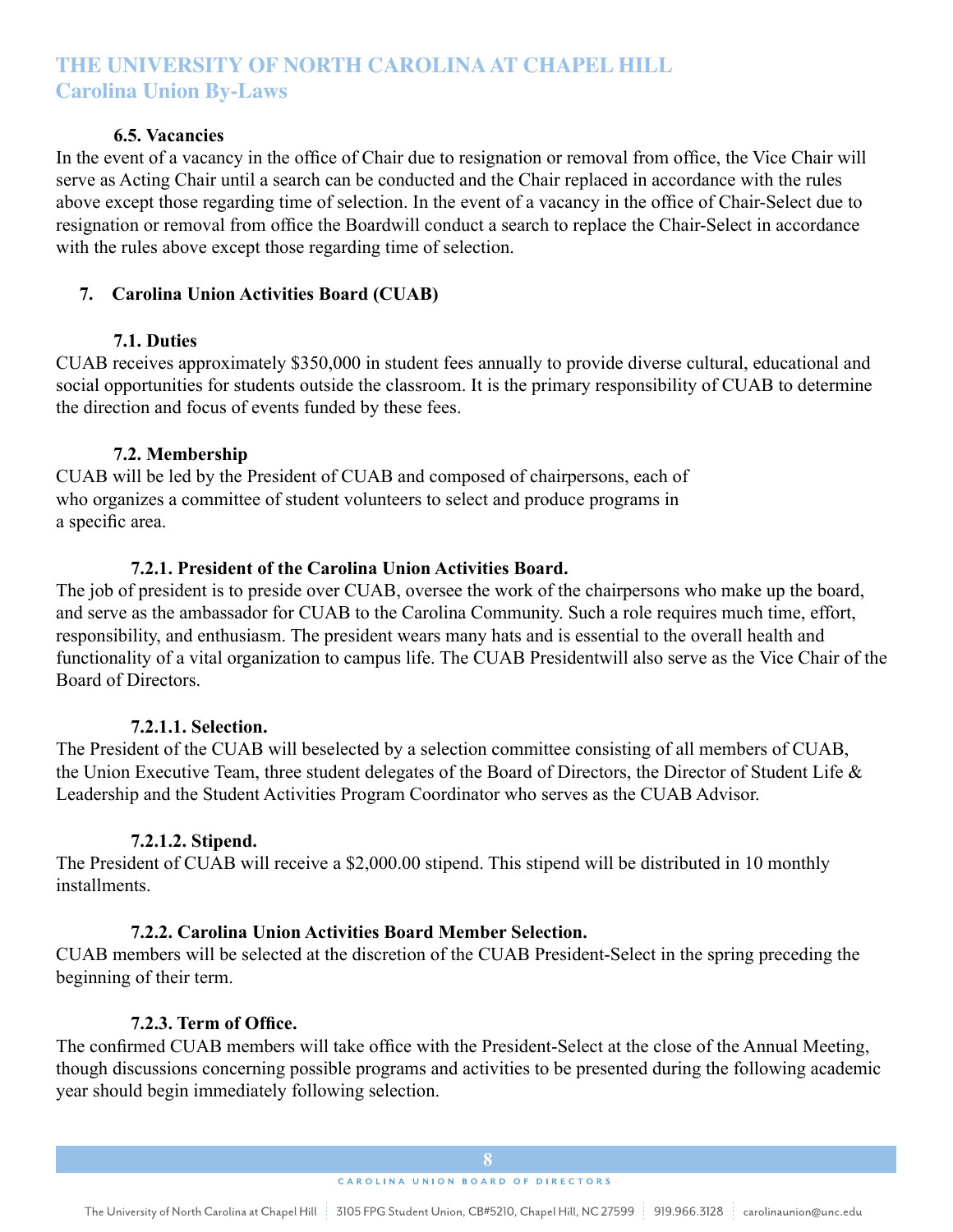#### **7.2.4. Removal from Office**

<span id="page-10-0"></span>The President of CUAB may be removed from office with a three-fourths vote of the CUAB members and then a majority vote from the Board of Directors following input from the Director of Student Life & Leadership and Student Activities Program Coordinator at any regular meeting of the Board, provided this intention is announced at least one week previous to a regular meeting of the Board. The President of CUAB will be allowed to present their position but must recuse themselves from the vote. If removed, position will be filled in accordance with the above procedures except those regarding time of selection.

#### **8. Permanent Art Collection.**

All pieces of work selected by the designated CUAB President must be approved the Carolina Union Board of Directors before purchase and installation.

#### **8.1. Approval of Permanent Art Collection Pieces.**

#### **8.1.1. Membership.**

The Collection Committee will be composed of a student Chair to be named by the CUAB President-select, students, and non-student advisors. A majority of the Committee seats will be held by students. The CUAB President and the Executive Director will serve as ex-officio members of the Committee.

#### **8.1.2. Selection.**

The Chair of the Collection Committee will be selected in the spring semester by the CUAB President-select. Student and non-student seats on the Committee will be chosen by the Collection Committee Chair and the CUAB President-select following an open application and interview process and confirmation by the Board of Directors. Any registered, full-time student may apply for an interview.

#### **8.1.3. Term of Office.**

The confirmed Collection Committee members will take office with the CUAB President-Select at the close of the Annual Meeting, though discussions concerning the Collection should begin immediately following selection. Length of term on the committee will be one year.

#### **8.1.4. Removal from Office.**

Student members of the Committee will be removed on termination of registered, full-time status. Any member may be removed by a three-fourths vote of the members of CUAB on recommendation of any member of the board.

#### **9. Amendment Procedures.**

These By-Laws may be amended at any regular meeting of the Board by a vote of three-fourths of the membership of the Board, provided the amendment was submitted in writing at least one (1) week previously at a regular or special meeting of the Board. Membership amendments require a formal process with Student Government.

#### **10. Adoption.**

These by-laws were adopted in April 1989 and amended in: February 1990, April 1999, January 2007, and November 2011, December 2014, April 2016, November 2020.